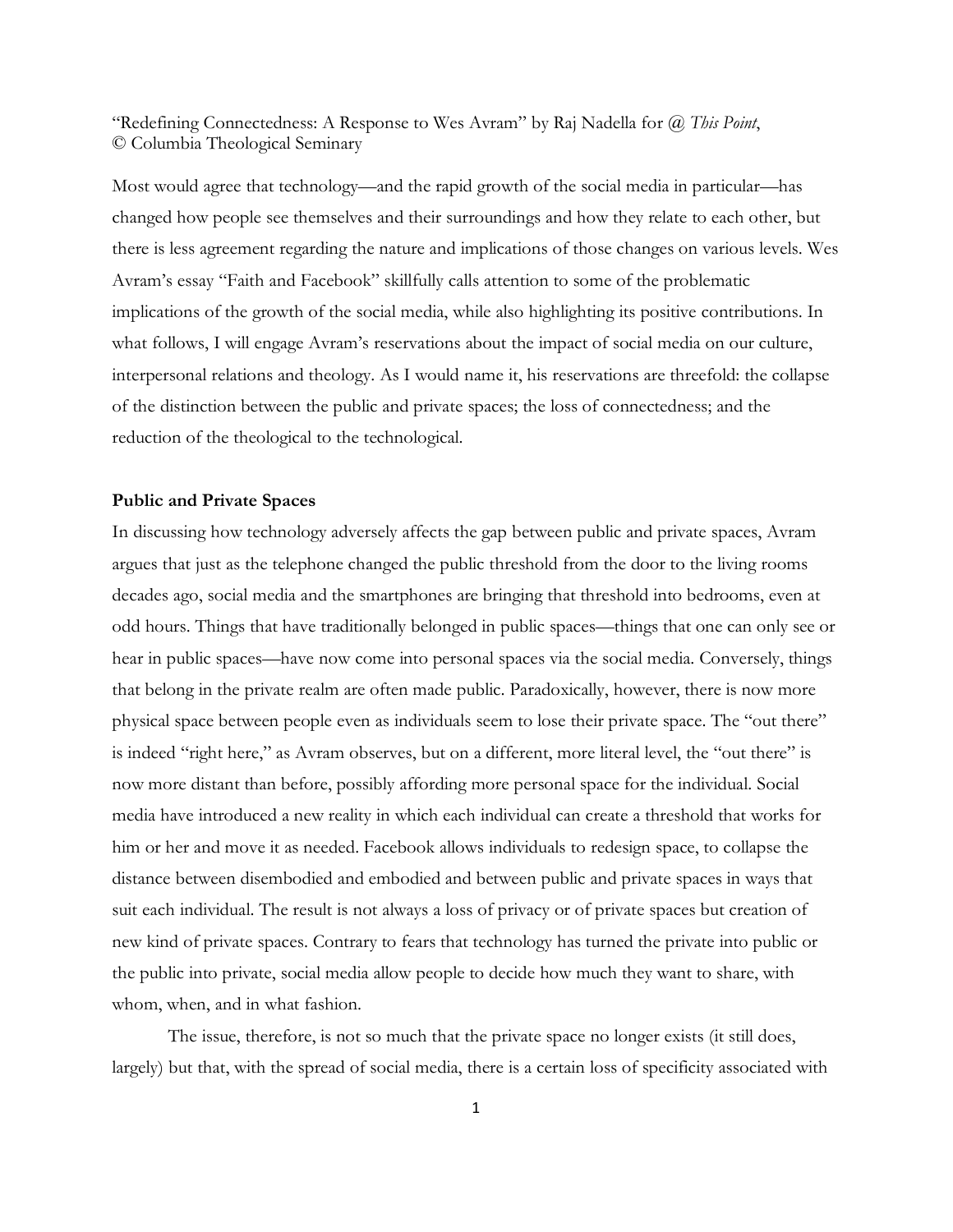spaces. People have traditionally interacted in specific physical locations and if there are spaces where significant, life-altering events have occurred, such spaces become personal and sacred. These spaces could even be public spaces like a park or a school but still they acquire personal significance if there is personal or collective memory associated with those spaces. In the context of the new cultural reality where people meet and interact primarily on social media such as Facebook, the specific, personal space makes way for one, mammoth virtual space that seemingly belongs to everyone but does not actually belong to anyone. This phenomenon has ecclesial and theological implications. On an ecclesial level, if spiritual formation and Christian communities were to occur primarily in virtual places, as Cynthia Rigby envisions, then particular sacred spaces and a community's experience of those spaces would be lost. To build upon Heidegger's insight that what makes a being a being is the act of "be-ing,"<sup>1</sup> I want to suggest that to belong to a community is to "be" with that community and to be connected to it in a particular space rather than in a vast impersonal space like Facebook, where bodies are replaced by profile pictures, smiles by smileys, hugs and handshakes by likes. On that front, Avram's reservations about community formation in disembodied spaces are understandable.

There are also theological issues at play here. Philip Sheldrake has illustrated how, although the divine represents and embodies the universal space, human experience of the divine primarily  $\alpha$  occurs in particular spaces.<sup>2</sup> If incarnation is primarily about the universal God encountering humans in particular spaces (and times), such particularity of space, as well as the sacredness associated with it, is lost when interactions occur solely in the domain of Facebook. Still, Avram's theological anxiety is not entirely justified. His anxiety seems to stem from an assumption that an individual's encounters with God occur only in the traditional embodied spaces and ways. Does one connect with God only in the "physical, patient, and prolonged" spaces/forms of connection, as he seems to suggest? It has yet to be established that the new social media prevent people from experiencing God. While there is no denying that connecting with God in these new spaces might be difficult for those who have experienced God in the way Avram defines (as "One who will suffer our silence as much as our hyper activity"), not everyone understands God's nature and connectedness in the same way. A different understanding of God as one who is more present in virtual spaces makes it possible for some to connect with God in newer ways and spaces, not instead of the traditional spaces but in addition to them. If someone finds this new way of connecting with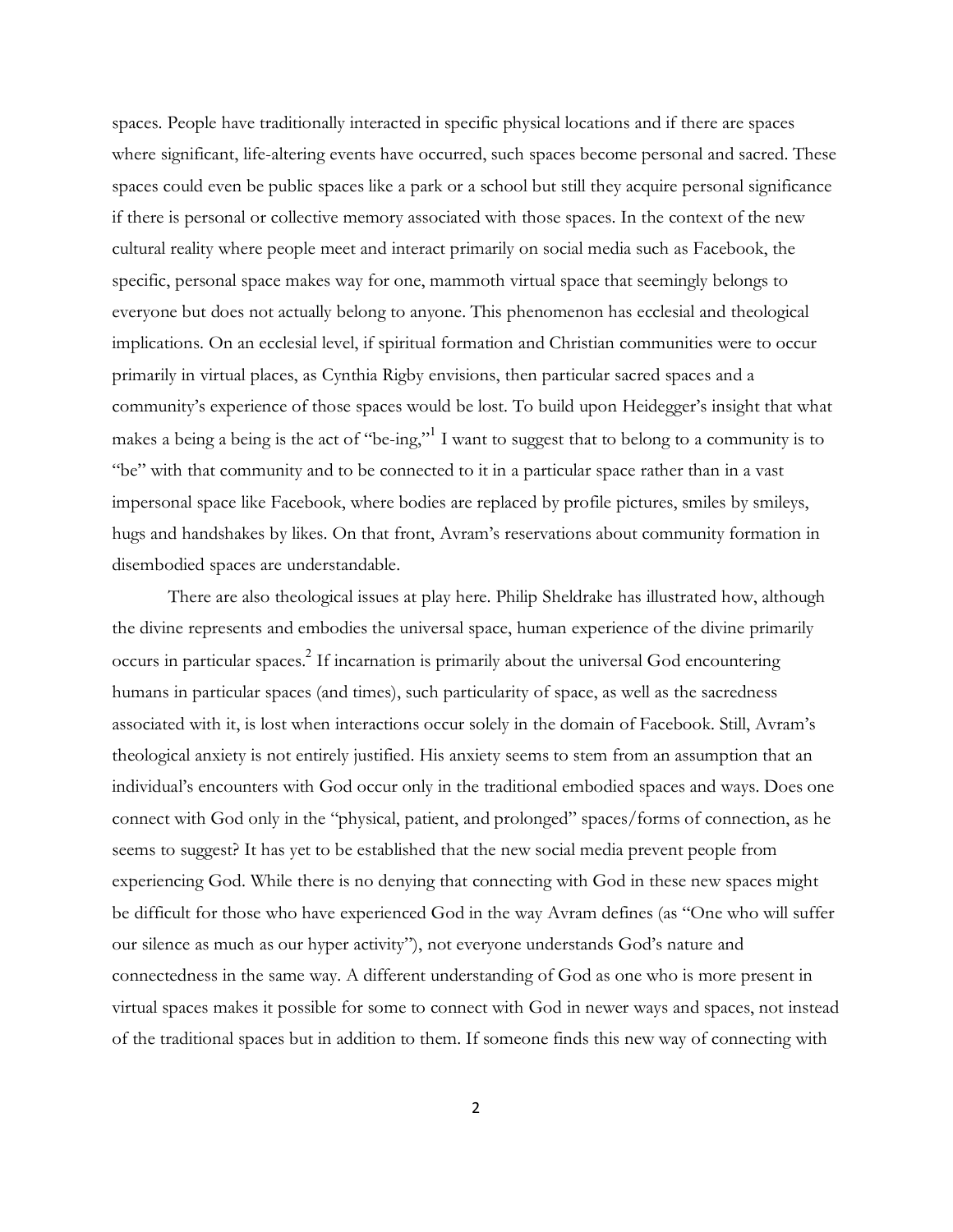the divine to be meaningful, who is to say that the old "meaningful" way is more meaningful than the new?

## **Facebook and Relationality**

Social media change the way we relate to each other as humans, as Avram has observed. Nevertheless, to a great extent, social media merely replicate the ways of relating that occur in physical spaces. There is a direct correlation between the relationality that occurs in the two realms. Those who are popular in embodied spaces also tend to be popular on social media, as their virtual presence builds upon their connectedness in physical spaces. As a result, there is often a correlation between the popularity of a person in embodied spaces and the extent of response—the likes, comments, retweets—he or she receives on social media. Furthermore, the patterns of reciprocity on the social media (if you like my status, I will like yours  $\circledcirc$ ) closely mirror those in real life. On a related note, as shown by a recent study in *The Guardian*, "People who score highly on the Narcissistic Personality Inventory questionnaire had more friends on Facebook, tagged themselves more often and updated their newsfeeds more regularly."<sup>3</sup> Seen this way, the virtual space is just another realm in which patterns of relating from the embodied realm are replicated. Social media are tools that highlight vividly how people relate to each other but they do not necessarily cause one to relate to others in ways that he or she would not relate to others in embodied spaces.

At the same time, increasingly, the virtual, disembodied realm has shown the potential to determine and set the tone for embodied interactions. An article in *The New Yorker* a few months ago featured "Klout.com," a new website that measures an individual's worth based on his or her clout on social media.<sup>4</sup> The website assigns a score, akin to a credit score, based on one's activity on social media and the responses—likes, comments, retweets—one receives from others. The founders of the website predict that in the near future, one's social capital, acceptance and desirability will be based on this Klout score. In other words, according to their predictions, the higher the Klout score, the more one is likely to be invited to a high-profile dinner. The anxiety with which people sometimes seek visibility on social media—as evidenced, for instance, in the act of liking one's own status update to prevent it from losing its place in the newsfeed—does not necessarily reinforce the premise of Klout.com. But it reveals an anxiety about non-existence, a fear of not being noticed, of being ignored. More importantly, it shows a fear that one's invisibility and lack of clout in the disembodied realm might extend into the embodied realm. The notion that one's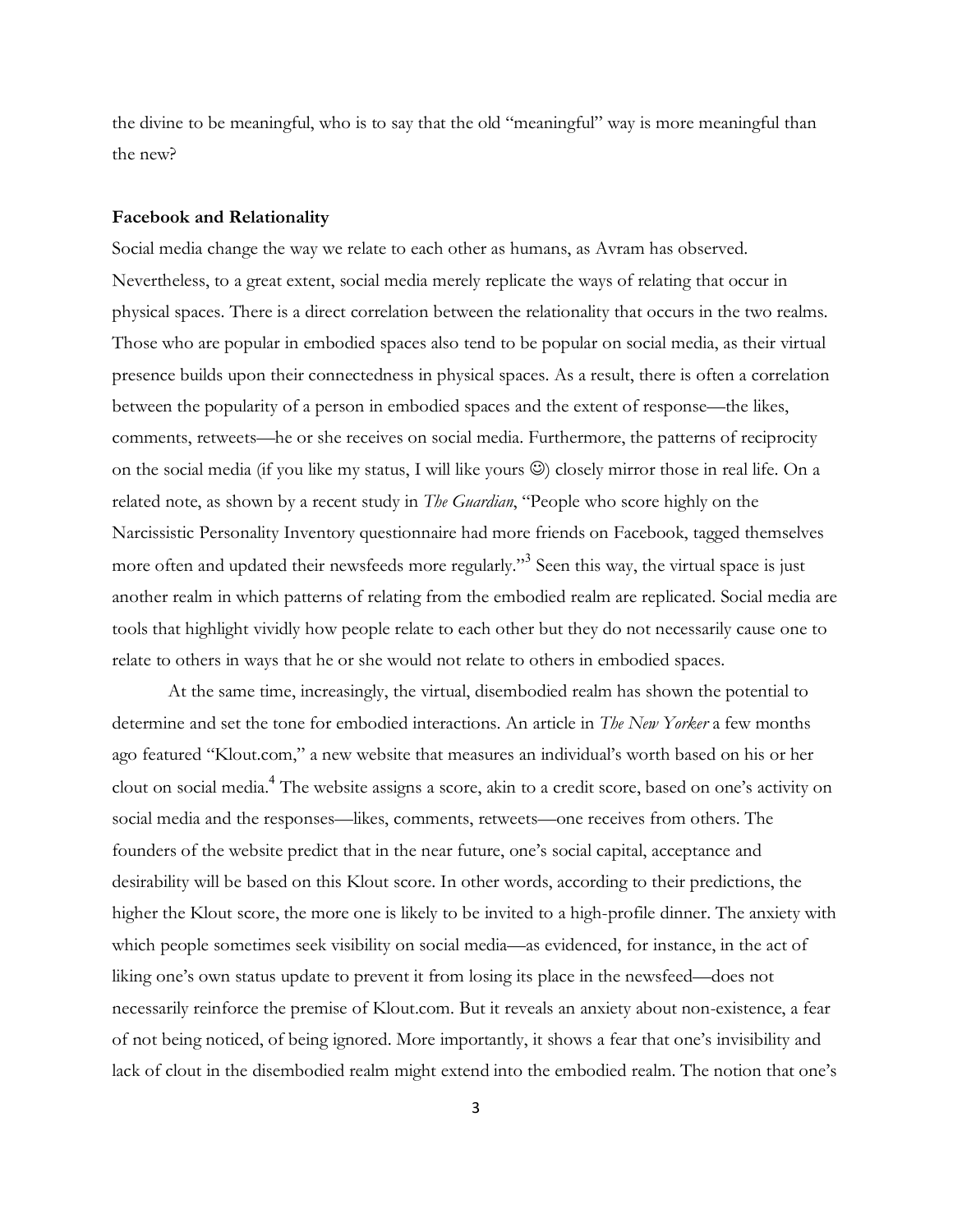worth in the embodied realm is dependent on one's presence on social media, on one's ability to be connected and, more importantly, on one's ability to demonstrate that connectedness to others has implications. Avram's observations about the ontology of technology are relevant here. If one's personal worth can be quantified by likes, comments and retweets, it is indeed a new way of being and relating. If the virtual presence determines whether and to what extent the physical presence counts, it is a new way of existing. This is certainly ontological.

## **Connectedness, Authenticity, Responsibility**

Perhaps another problematic aspect of the spread of social media is the loss of connectedness and authenticity in human interactions. Avram correctly observes that interactions on social media can be impersonal and lacking in depth. One might be able to friend and communicate with hundreds (and sometimes thousands) on Facebook but it is hard to imagine any depth to those conversations. Over the last four years on Facebook, I have noticed a gradual decline in qualitative communication among my "friends." At first, the engagement seemed to be in the form of people commenting on each other's status updates. Gradually, "likes" replaced comments, even among close friends and in situations where "like" was not called for. I noticed two months ago how a Facebook post about the death of a friend's cousin received way more likes than comments expressing sympathy. Needless to say, no one liked the death of this friend's cousin but the lack of connectedness and depth in relationships prevented people from posting anything substantive. Furthermore, even as Facebook offers new spaces and channels for connecting as well as for connectedness, the physical distance afforded by it allows people to post things they would not in embodied spaces. Anyone can post anything in the comfort of distance allowed by social media without necessarily taking full responsibility for it.

About two hundred years ago, Søren Kierkegaard lamented what he considered the loss of authenticity in human interactions and writing. Writing in the context of the rise of popular print media, he argued that people wrote a lot but very little of it had real substance. He lamented that nothing was really happening and yet there was so much chatter.<sup>5</sup> He worried that it was possible to write in the newspaper without real commitment to what was written. Kierkegaard's point was that the new media (what is now the traditional press) was giving people opportunities to build up and spread ideas without really making them act on those ideas. Some of the interactions on social media seem to illustrate Kierkegaard's fears on a grand scale. Facebook has made it easy for people to